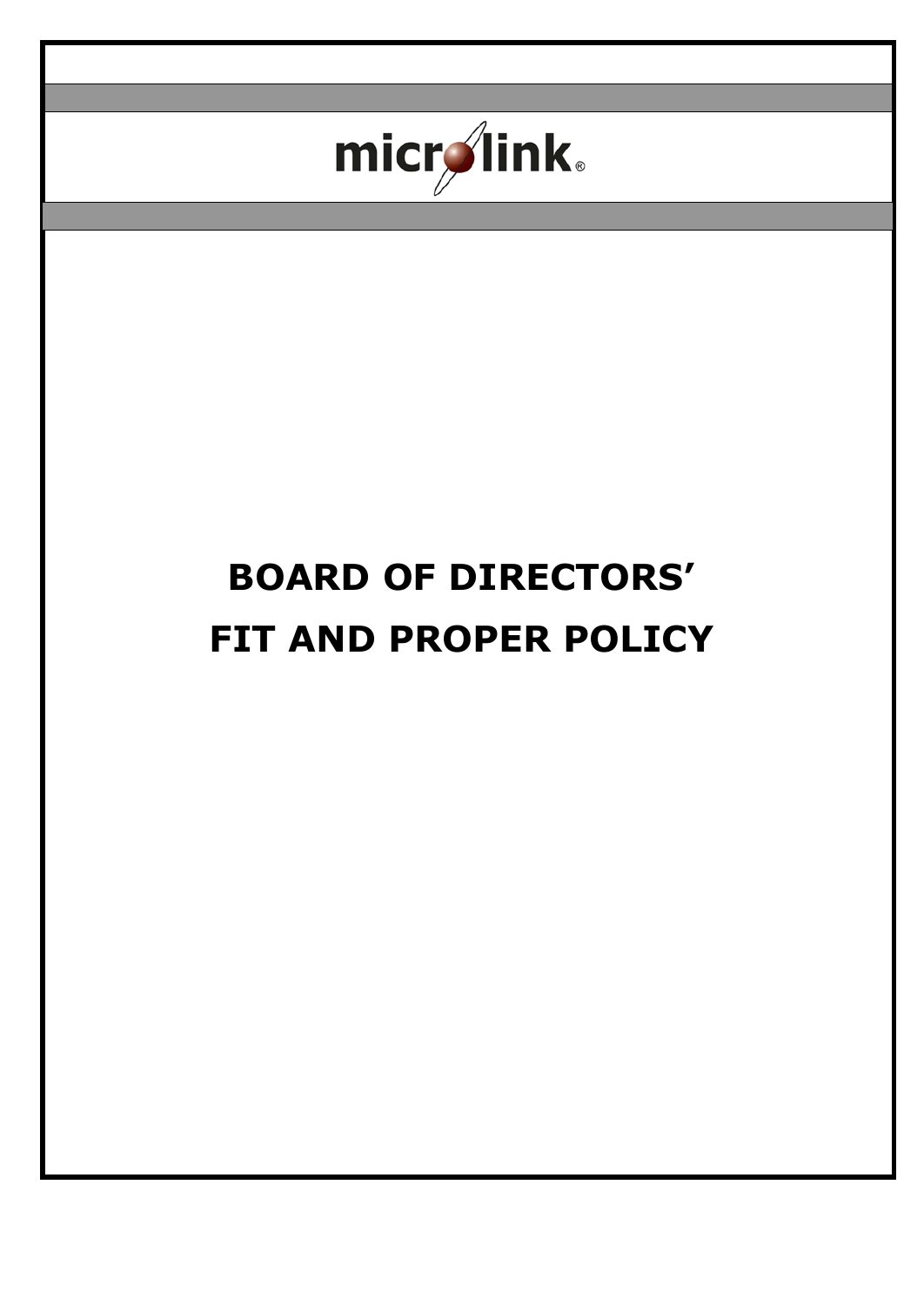## **1.0 OBJECTIVE**

This Board of Directors' Fit and Proper Policy ("**Policy**") is designed to :-

- Establish a set of formal and transparent fit and proper criteria for appointment and re-election of Directors to the Board of Directors ("**Board**") of Microlink Solutions Berhad ("**MSB**" or "**Company**") and its subsidiaries (collectively, the "**Group**").
- Ensure that each of the Directors has the character, experience, integrity, competence and time to effectively discharge his/her role as a Director of the Group.
- Serve as a guide to the Nominating Committee ("**NC**") and the Board in their review and assessment of candidates that are to be appointed onto the Board as well as Directors who are seeking for appointment or re-election.

## **2.0 RESPONSIBILITY**

2.1 The Board's Commitment and Responsibility

In the application of this Policy, the Board is primarily responsible for ensuring that all Directors fulfil fit and proper criteria and for conducting assessments of the fitness and propriety of all Directors. The Board is committed to ensuring that each Director has the appropriate skill and experience commensurate with the role that they hold, and will make all final determinations on the fitness and propriety of the Directors.

## 2.2 NC's Responsibility

The NC is responsible for the assessment of existing Directors or candidates for nomination or appointment or re-election as a Director of the Group, and making recommendations to the Board on these matters.

## **3.0 FIT AND PROPER CRITERIA**

The fit and proper criteria of a Director include but not limited to the following:-

- 3.1 Character and Integrity
	- (i) Probity
		- is compliant with legal obligations, regulatory requirements and professional standards
		- has not been obstructive, misleading or untruthful in dealings with regulatory bodies or a court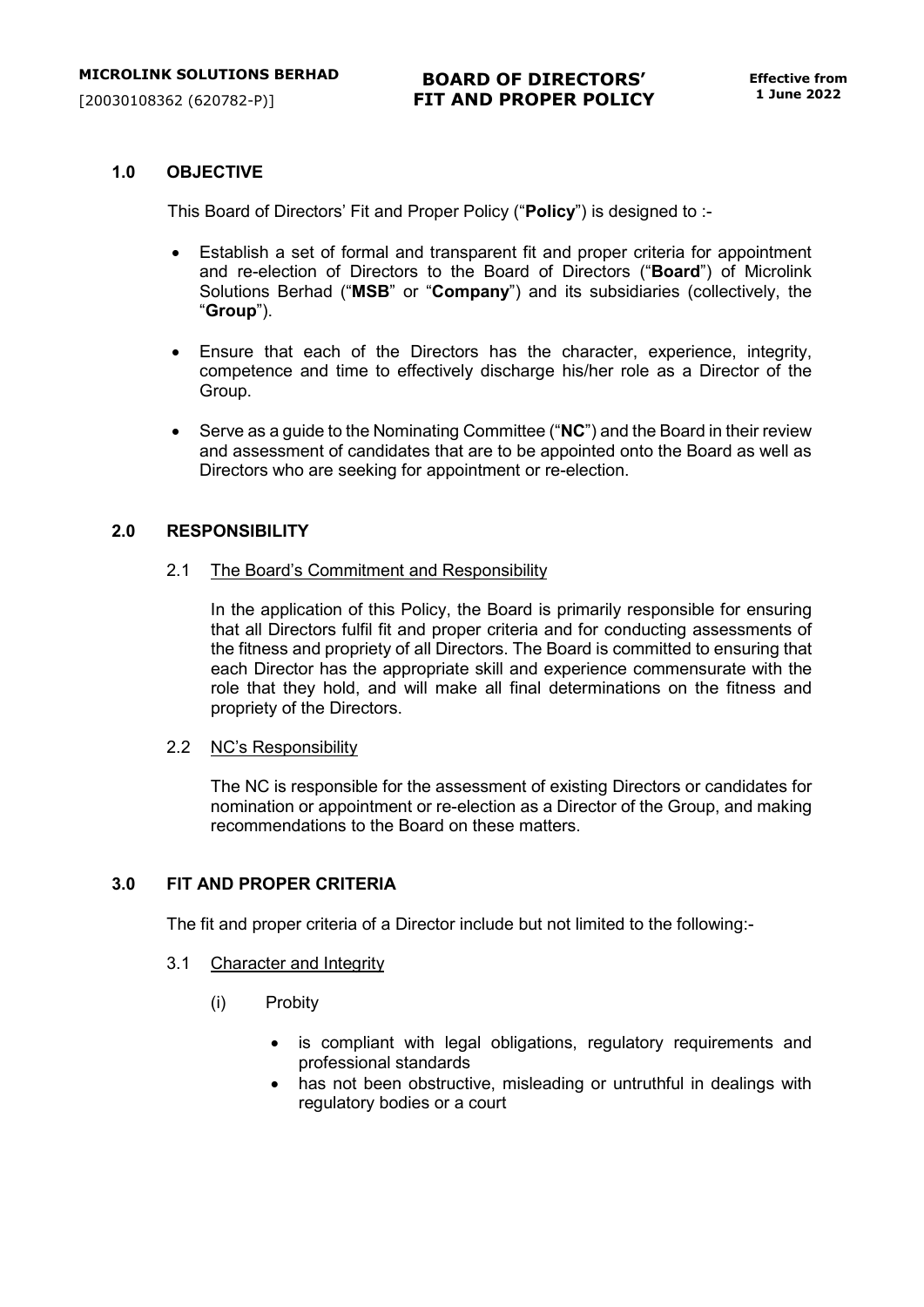- (ii) Personal integrity
	- has not perpetrated or participated in any business practices which are deceitful, oppressive, improper (whether unlawful or not), or which otherwise reflect discredit on his professional conduct
	- service contract (i.e. in the capacity of management or Director) had not been terminated in the past due to concerns on personal integrity
	- has not abused other positions (i.e. political appointment) to facilitate government relations for the company in a manner that contravenes the principles of good governance
- (iii) Financial integrity
	- manages personal debts or financial affairs satisfactorily
	- demonstrates ability to fulfil personal financial obligations as and when they fall due
- (iv) Reputation
	- is of good repute in the financial and business community
	- has not been the subject of civil or criminal proceedings or enforcement action, in managing or governing an entity for the past 10 years
	- has not been substantially involved in the management of a business or company which has failed, where that failure has been occasioned in part by deficiencies in that management
- 3.2 Experience and competence
	- (i) Qualifications, training and skills
		- possesses education qualification that is relevant to the skill set that the Director is earmarked to bring to bear onto the boardroom (i.e. a match to the board skill set matrix)
		- has a considerable understanding on the business and workings of a corporation
		- possesses general management skills as well as understanding of corporate governance and sustainability issues
		- keeps knowledge current based on continuous professional development
		- possesses leadership capabilities and a high level of emotional intelligence
	- (ii) Relevant experience and expertise
		- possesses relevant experience and expertise with due consideration given to past length of service, nature and size of business, responsibilities held, number of subordinates as well as reporting lines and delegated authorities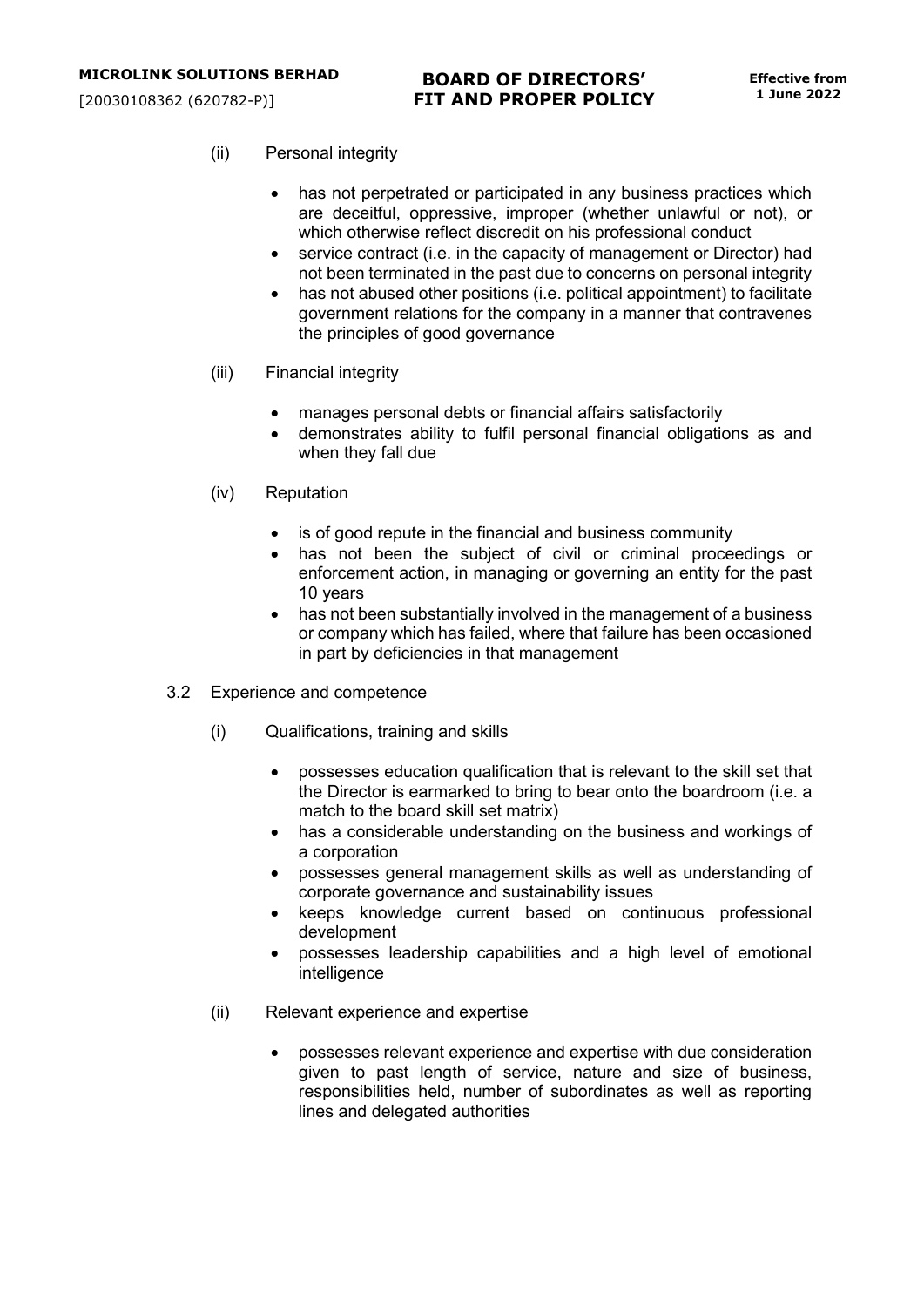- (iii) Relevant past performance or track record
	- had a career of occupying a high-level position in a comparable organisation, and was accountable for driving or leading the organisation's governance, business performance or operations

#### 3.3 Time and commitment

- (i) Ability to discharge role having regard to other commitments
	- able to devote time as a board member, having factored other outside obligations including concurrent board positions held by the Director across listed issuers and non-listed entities (including notfor-profit organisations)
- (ii) Participation and contribution in the board or track record
	- demonstrates willingness to participate activity in board activities
	- demonstrate willingness to devote time and effort to understand the businesses and exemptions readiness to participate in events outside the boardroom
	- manifests passion in the vocation of a Directors
	- exhibits ability to articulate views independently, objectively and constructively
	- exhibits open mindedness to the views of others and ability to make considered judgement after hearing the views of others

## 3.4 Independence (applicable to appointment and re-election of Independent Director)

The Director meets the criteria of an Independent Director as specified in paragraph 1.01 of the ACE Market Listing Requirements and clause I of Guidance Note 9 of Bursa Malaysia Securities Berhad.

## **4.0 ASSESSMENT AND EVALUATION**

- 4.1 Appointment of new Director
	- 4.1.1 The candidate is required to provide personal details together with education background, work experience, directorships in other public and/or public listed companies, potential conflict of interest with the Group and additional relevant information.
	- 4.1.2 The candidate is required to complete the Declaration Form for Appointment as Director (**Appendix 1**).
	- 4.1.3 For the appointment of Independent Director, the candidate is also required to complete the Independent Directors' Self-Assessment Checklist (**Appendix 3**).
	- 4.1.4 The NC will, based on 4.1.1, 4.1.2 and 4.1.3, above, assess and evaluate individually and collectively whether the candidate fulfils the fit and proper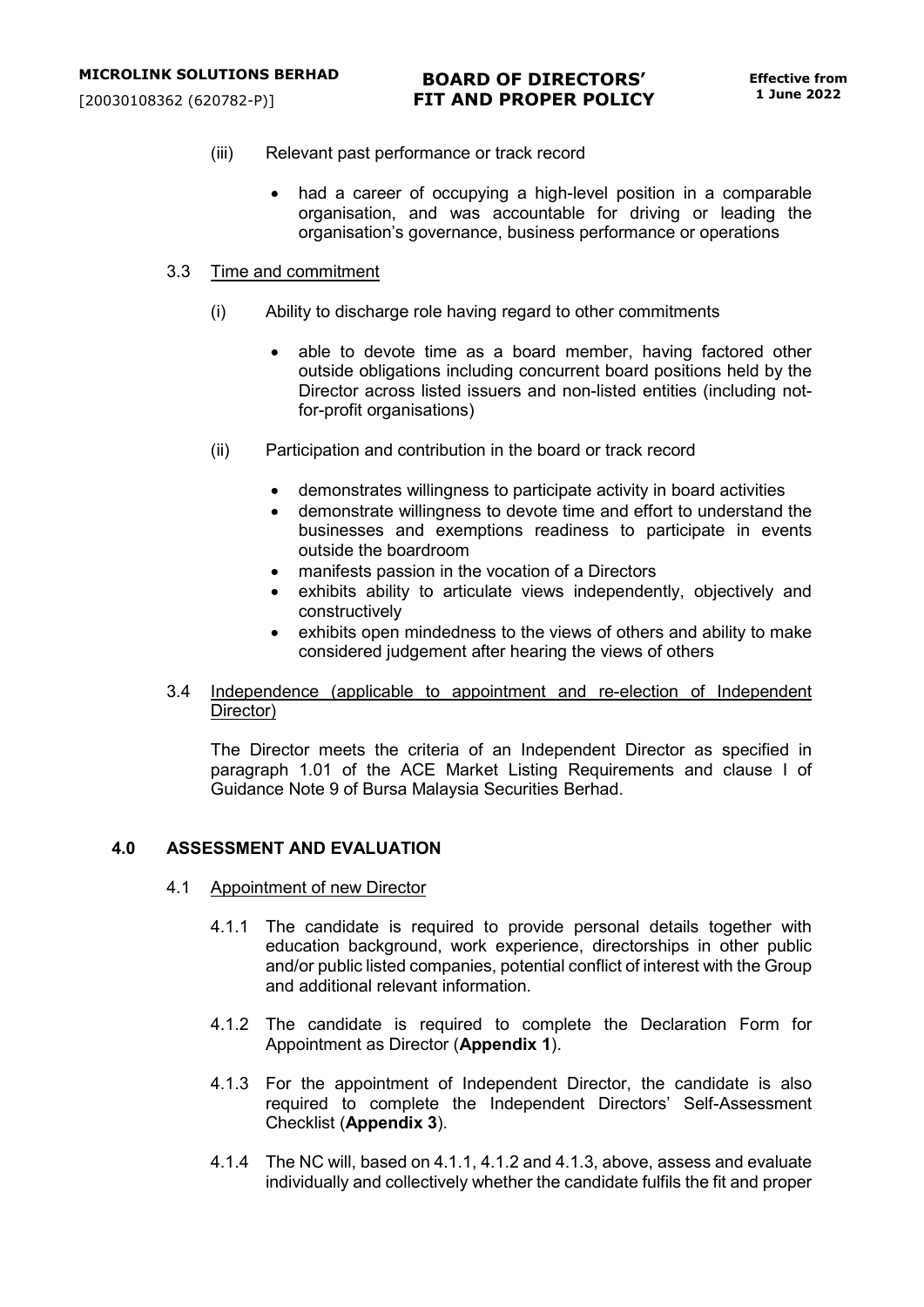criteria as stated in item 3 of this Policy by completing the Directors' / Key Officers' Evaluation Form (**Appendix 2**) before recommending to the Board for deliberation and approval.

- 4.2 Re-election of Director
	- 4.2.1 For the re-election of Independent Director, the Director is required to complete the Independent Directors' Self-Assessment Checklist (**Appendix 3**).
	- 4.2.2 The NC will, based on 4.2.1 above, assess and evaluate individually and collectively whether the Director fulfils the fit and proper criteria as stated in item 3 of this Policy by completing the Directors' / Key Officers' Evaluation Form (**Appendix 2**) before recommending to the Board for deliberation and approval.

## **5.0 REVIEW OF THE POLICY**

The NC will review this Policy and recommend it to the Board for approval as and when necessary. The terms of this Policy shall be updated whenever there are changes to the Malaysian Code on Corporate Governance, Listing Requirements of Bursa Malaysia Securities Berhad and any other relevant regulatory requirements.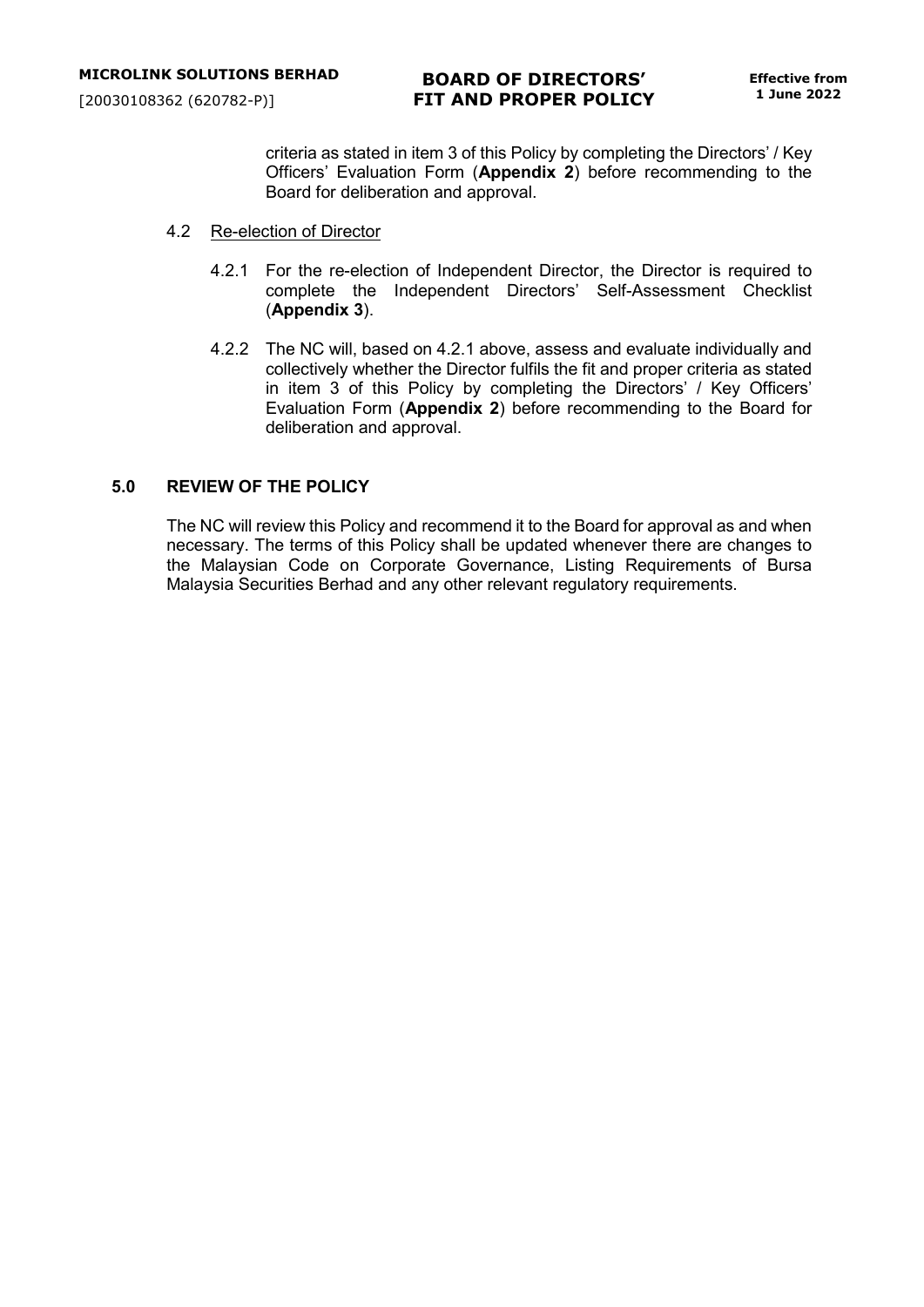# **DECLARATION FORM FOR APPOINTMENT AS DIRECTOR**

I, NRIC No:

residing at

do hereby solemnly affirm and declare that the below responses are true and correct, as to the best of my knowledge. I further authorise the Company to conduct background check, if necessary, which may consist of prior appointment verification, professional reference checks, education confirmation and/or criminal record and credit checks for the purpose of my appointment as a Director of Microlink Solutions Berhad and/or its subsidiaries:-

|       |                                                                                                                                                                                                                        | <b>YES</b> | NΟ |
|-------|------------------------------------------------------------------------------------------------------------------------------------------------------------------------------------------------------------------------|------------|----|
|       | <b>Character and Integrity - Probity</b>                                                                                                                                                                               |            |    |
| (i)   | whether you are in compliant with legal obligations, regulatory<br>requirements and professional standards                                                                                                             |            |    |
| (ii)  | whether you have been obstructive, misleading or untruthful in<br>dealings with regulatory bodies or a court                                                                                                           |            |    |
|       | <b>Character and Integrity - Personal integrity</b>                                                                                                                                                                    |            |    |
| (iii) | whether you have perpetrated or participated in any business<br>practices which are deceitful, oppressive, improper (whether<br>unlawful or not), or which otherwise reflect discredit on your<br>professional conduct |            |    |
| (iv)  | whether your service contract (i.e. in the capacity of<br>management or Director) had been terminated in the past due<br>to concerns on personal integrity                                                             |            |    |
| (v)   | whether you have abused other positions (i.e. political<br>appointment) to facilitate government relations for the<br>company in a manner that contravenes the principles of good<br>governance                        |            |    |
|       | <b>Character and Integrity - Financial integrity</b>                                                                                                                                                                   |            |    |
| (vi)  | whether you have been the subject of a judgement debt which<br>is unsatisfied, either in whole or in part, whether in Malaysia or<br>elsewhere                                                                         |            |    |
| (vii) | whether you have been and will be able to fulfil your financial<br>obligations, whether in Malaysia or elsewhere, as and when<br>they fall due                                                                         |            |    |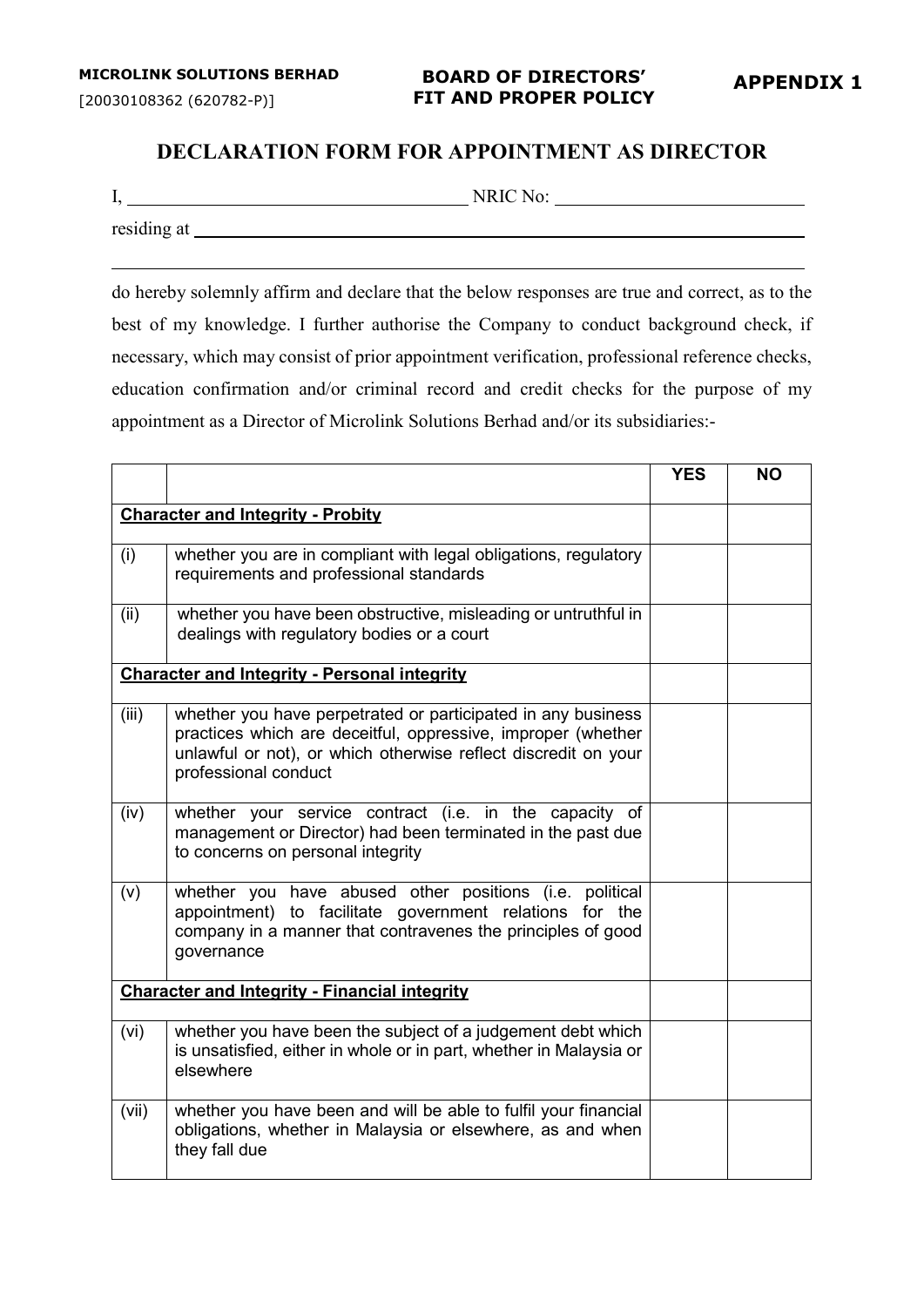# **BOARD OF DIRECTORS' FIT AND PROPER POLICY**

|                             | <b>Character and Integrity - Reputation</b>                                                                                                                                                                                                                                   |  |  |
|-----------------------------|-------------------------------------------------------------------------------------------------------------------------------------------------------------------------------------------------------------------------------------------------------------------------------|--|--|
| (viii)                      | whether you have been the subject of civil or criminal<br>proceedings or enforcement action, in managing or governing<br>an entity for the past 10 years                                                                                                                      |  |  |
| (ix)                        | Whether you have been substantially involved in the<br>management of a business or company which has failed,<br>where that failure has been occasioned in part by deficiencies<br>in that management                                                                          |  |  |
|                             | <b>Experience and competence - Time and commitment</b>                                                                                                                                                                                                                        |  |  |
| (x)                         | whether you are able to devote time as a board member,<br>having factored other outside obligations including concurrent<br>board positions held by the Director across listed issuers and<br>non-listed entities (including not-for-profit organisations)                    |  |  |
| <b>Conflict of Interest</b> |                                                                                                                                                                                                                                                                               |  |  |
| (xi)                        | whether you are free from any business or other relationship<br>which could materially pose a conflict of interest or interfere<br>with the exercise of your judgement when acting in the capacity<br>of a Director which would be disadvantageous to the Group's<br>interest |  |  |

(Signature of Candidate/Director making the declaration) Name: Date: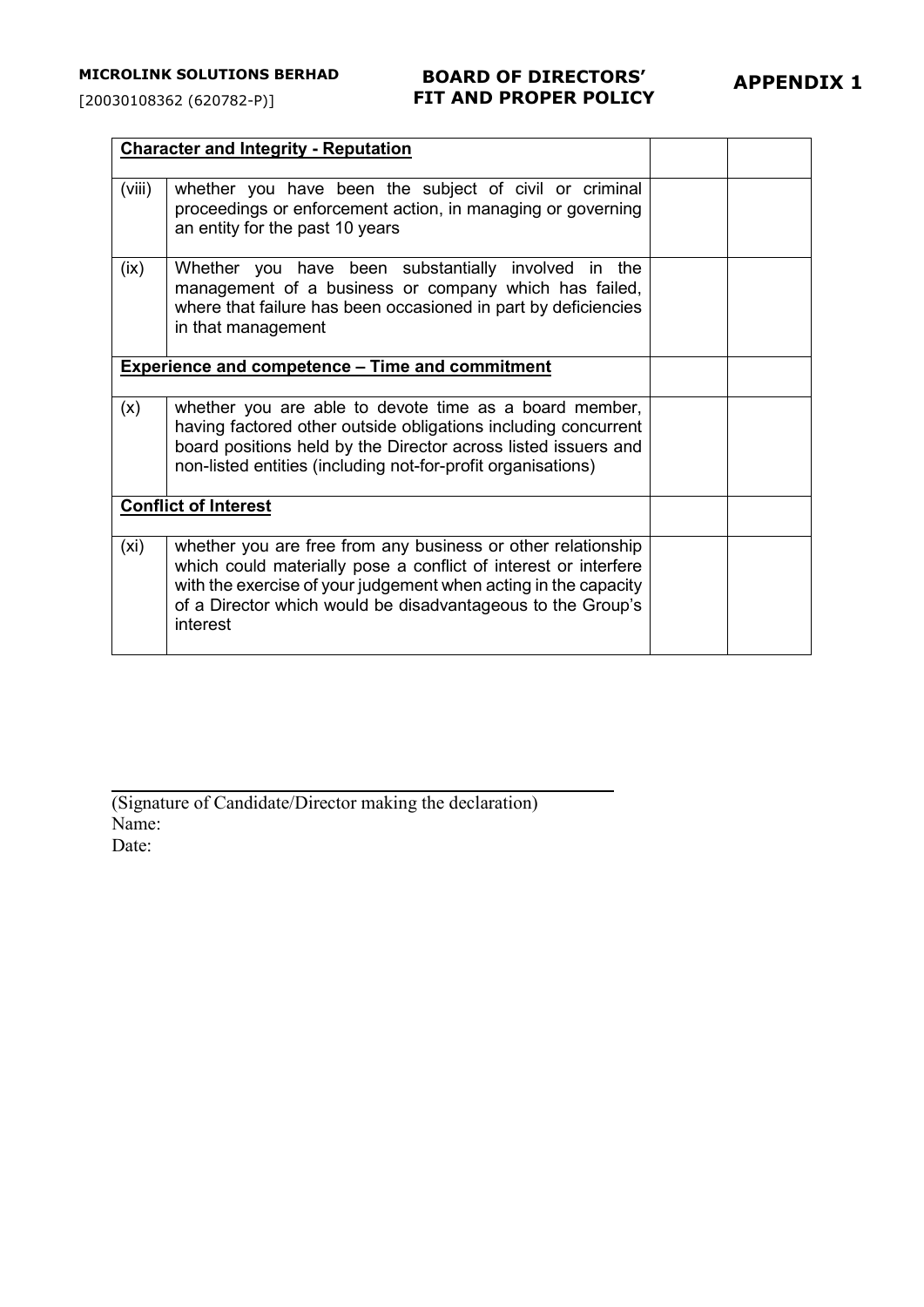# **DIRECTORS' / KEY OFFICERS' EVALUATION FORM**

This Evaluation Form, which is not exhaustive in nature, illustrates key questions which may be used to assist the process for the annual evaluation of the Board of Directors and key officers, where applicable, and/or evaluation prior to appointment and/or re-appointment.

The Evaluation Form provides ratings from one (1) to four (4), or "yes" and "no", with the indicators illustrated below, to be responded in relation to the nature of the questions:

| 4             | ∍                     |                 |      |  |
|---------------|-----------------------|-----------------|------|--|
| Yes, always   | Yes, most of the time | Yes, but seldom |      |  |
|               |                       | Эr              |      |  |
| 4             |                       |                 |      |  |
| Above average | Average               | Below average   | Poor |  |
| nr            |                       |                 |      |  |
| Yes $\Box$    |                       |                 | No   |  |
| Yes           |                       |                 | No   |  |

Where a particular criterion is deemed not applicable, it shall be indicated as "Not Applicable" in the comment box.

Name of Director / Key Officer :

## **Section A : Fit and Proper**

1. Has not been questioned, of his/her honesty, integrity, professional conduct or business ethics / practices which are deceitful, oppressive or improper and investigated on complaints lodged.

| Yes                    | No |
|------------------------|----|
| $\sqrt{2}$<br>Comment: |    |

2. Has shown willingness to maintain effective internal control systems and risk management practices.



3. Possesses relevant qualification, knowledge, experience and ability to understand the technical requirements, risk and management of the Company's business.

| $\sim$<br>,,,,                | $\tilde{\phantom{a}}$ | --<br>∽<br><b>__</b> |  |
|-------------------------------|-----------------------|----------------------|--|
| ∽<br>0.32232222<br>чшеш.<br>ີ |                       |                      |  |

**Section B : Contribution and Performance**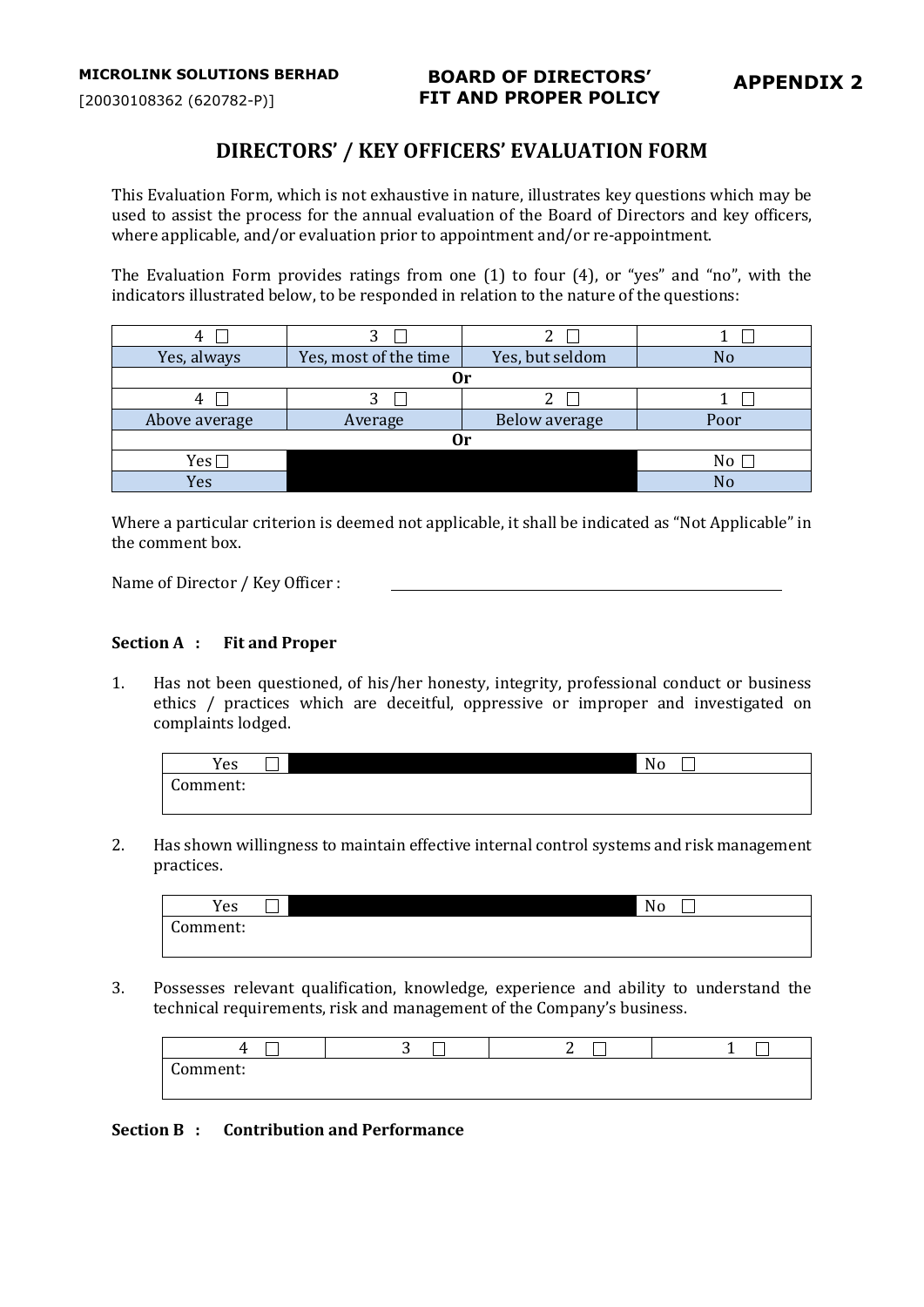[20030108362 (620782-P)]

# **BOARD OF DIRECTORS' FIT AND PROPER POLICY**

4. Probes management to ensure management has taken, and suggests management to take, into consideration the varying opportunities and risks whilst developing the strategic plan (this plan may or may not be in writing as long as minutes of meeting provide a discussion of such strategy).



5. Probes management when there are red flags/concerns which could, amongst others, indicate possible non-compliance of regulatory requirements.



6. Provides logical honest opinions on issues presented and is not afraid of expressing disagreement on matters during the meeting, if any.

| _<br>. .             | ∽<br>. . | -<br>⌒<br>- |  |
|----------------------|----------|-------------|--|
| ⌒<br>.omment:<br>. . |          |             |  |
|                      |          |             |  |

7. Receives feedback from Board and/or committee and incorporates feedback obtained into the decision-making process in an objective manner.

|                        | --<br>⌒<br>٠ | ⌒<br>-<br>- |  |
|------------------------|--------------|-------------|--|
| $\sqrt{2}$<br>`omment: |              |             |  |

8 Defends own stand through constructive deliberations at Board and/or committee meetings, where necessary.

| ____<br>,,,,                      | $\tilde{\phantom{a}}$ | ∽ |  |
|-----------------------------------|-----------------------|---|--|
| $\sim$<br>าหาหากหา<br>лппенс<br>ິ |                       |   |  |

9. Tackles conflicts and takes part in proposing solutions.

| -<br>. .      | _<br>∽<br>. . | $\overline{\phantom{a}}$<br>-<br>. . |  |
|---------------|---------------|--------------------------------------|--|
| ⌒<br>:omment: |               |                                      |  |

10. Offers practical and realistic advice to Board and/or committee discussions.

| ı                     | ⌒ |  |
|-----------------------|---|--|
| $\sim$<br>.<br>,,,,,, |   |  |

11. Takes initiative to demand for additional information, where necessary.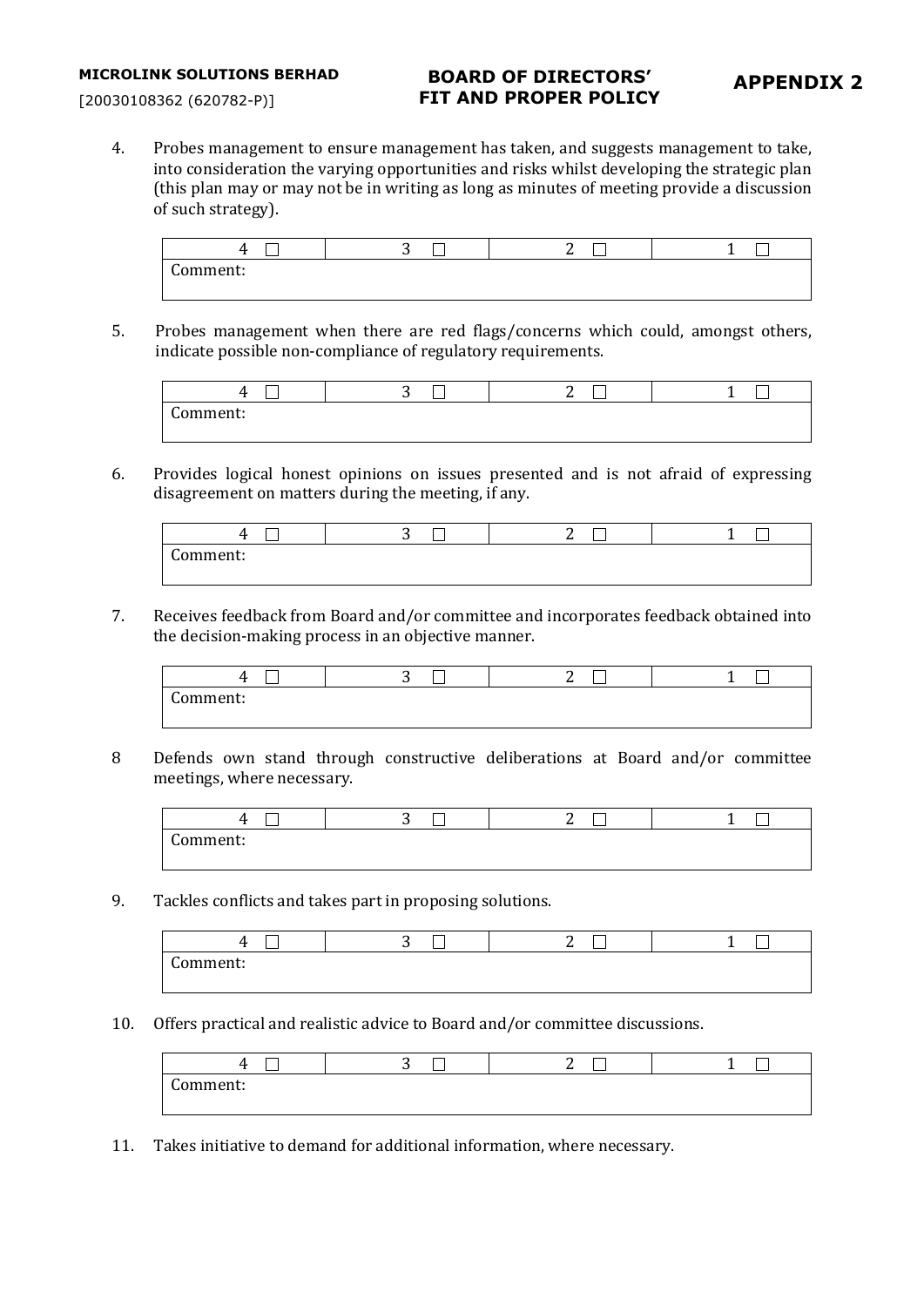[20030108362 (620782-P)]

# **BOARD OF DIRECTORS' FIT AND PROPER POLICY**

# **APPENDIX 2**

|                         | - | ∽<br>- |  |
|-------------------------|---|--------|--|
| $\sqrt{2}$<br>.comment: |   |        |  |
|                         |   |        |  |

12. Tests quality of information and assumptions.

| ,,,,                                 | ⌒<br>ັ | $\sim$<br>∽ |  |
|--------------------------------------|--------|-------------|--|
| ⌒<br>`ommonti<br>mment:<br><b>UU</b> |        |             |  |
|                                      |        |             |  |

13. Reviews and relates short-term concerns to long-term strategy.

| 44                    | ີ | ∽ |  |
|-----------------------|---|---|--|
| $\sqrt{2}$<br>omment: |   |   |  |
|                       |   |   |  |

14. Contributes to risk management initiatives.

| __<br>ᅭ                     | . . | ∽<br>- |  |
|-----------------------------|-----|--------|--|
| $\sqrt{ }$<br>.omment:<br>ັ |     |        |  |

15. Contributes personal knowledge and experience into the consideration and development of strategy.

|          | ⌒<br>. . | ╭<br>- |  |
|----------|----------|--------|--|
| Comment: |          |        |  |

16. Facilitates objective-oriented decision-making process.

|                        | --<br>- | ⌒<br>- |  |
|------------------------|---------|--------|--|
| $\sqrt{ }$<br>Comment: |         |        |  |
|                        |         |        |  |

17. Prioritises context of issues to be in line with objectives.

| ∸                  | ⌒<br>ັ | ⌒<br>- |  |
|--------------------|--------|--------|--|
| $\sim$<br>Comment: |        |        |  |
|                    |        |        |  |

18. Effectively and proactively follows up on areas of concern.

| ഺ                  | ∽ | _____<br>⌒ |  |
|--------------------|---|------------|--|
| ∽<br>`omment:<br>ີ |   |            |  |
|                    |   |            |  |

19. Demonstrates willingness to devote time and effort to understand the company, its business and displays readiness to participate in events outside the boardroom, such as site visits.

|--|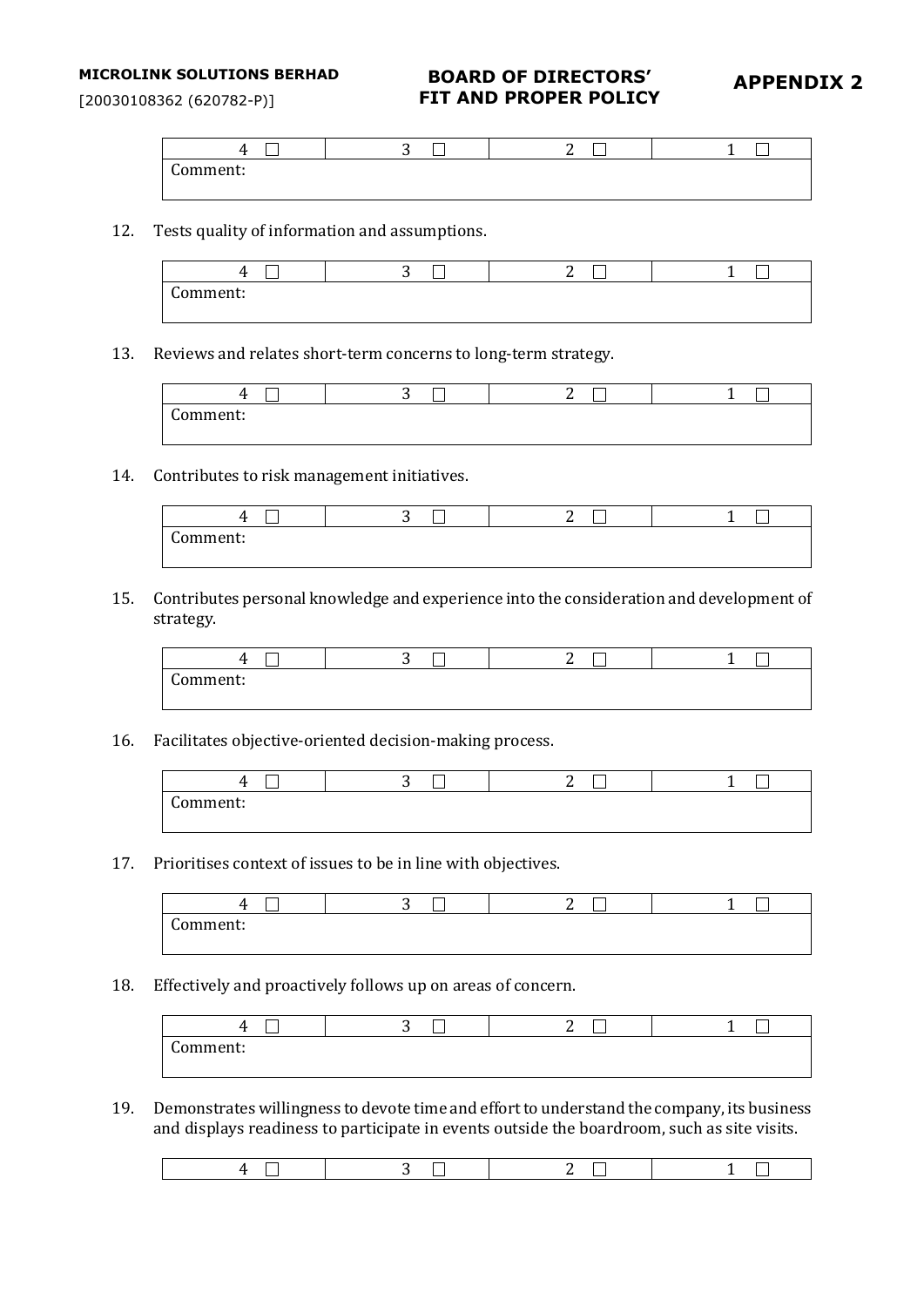[20030108362 (620782-P)]

# **BOARD OF DIRECTORS' FIT AND PROPER POLICY**

## **Section C : Calibre and Personality**

20. Acts in good faith and with integrity

| ,,                 | <b>Service State</b><br>. . | ⌒ |  |
|--------------------|-----------------------------|---|--|
| $\sim$<br>Comment: |                             |   |  |
|                    |                             |   |  |

21. Attends meetings well prepared and adds value to Board and/or committee meetings



22. Works constructively with peers, the Company Secretary and Senior Management

| 44<br>-            | __<br>- | ∽<br>- | ___ |
|--------------------|---------|--------|-----|
| ∽<br>`omment:<br>ີ |         |        |     |

23. Offers insight to matters presented with requisite knowledge and skills, and shares information

| . .           | ∽ | ∽<br>∸ |  |
|---------------|---|--------|--|
| c<br>.omment: |   |        |  |
|               |   |        |  |

24. Encourages others to get things done, is decisive and action-oriented

| ,,,,          | ⌒<br>. . | $\sim$<br>∽ |  |
|---------------|----------|-------------|--|
| ⌒<br>.omment: |          |             |  |
|               |          |             |  |

25. Articulates in a non-confrontational and comprehensible manner

|                        | $\sim$ |  |
|------------------------|--------|--|
| $\sqrt{2}$<br>Comment: |        |  |
|                        |        |  |

26. Understands individual roles and responsibilities and ensures contribution is contemporary with developments

|                        | -<br>∽ | ∽ |  |
|------------------------|--------|---|--|
| $\sqrt{2}$<br>Comment: |        |   |  |
|                        |        |   |  |

27. Behaviour engenders mutual trust and respect within the Board and with other key officers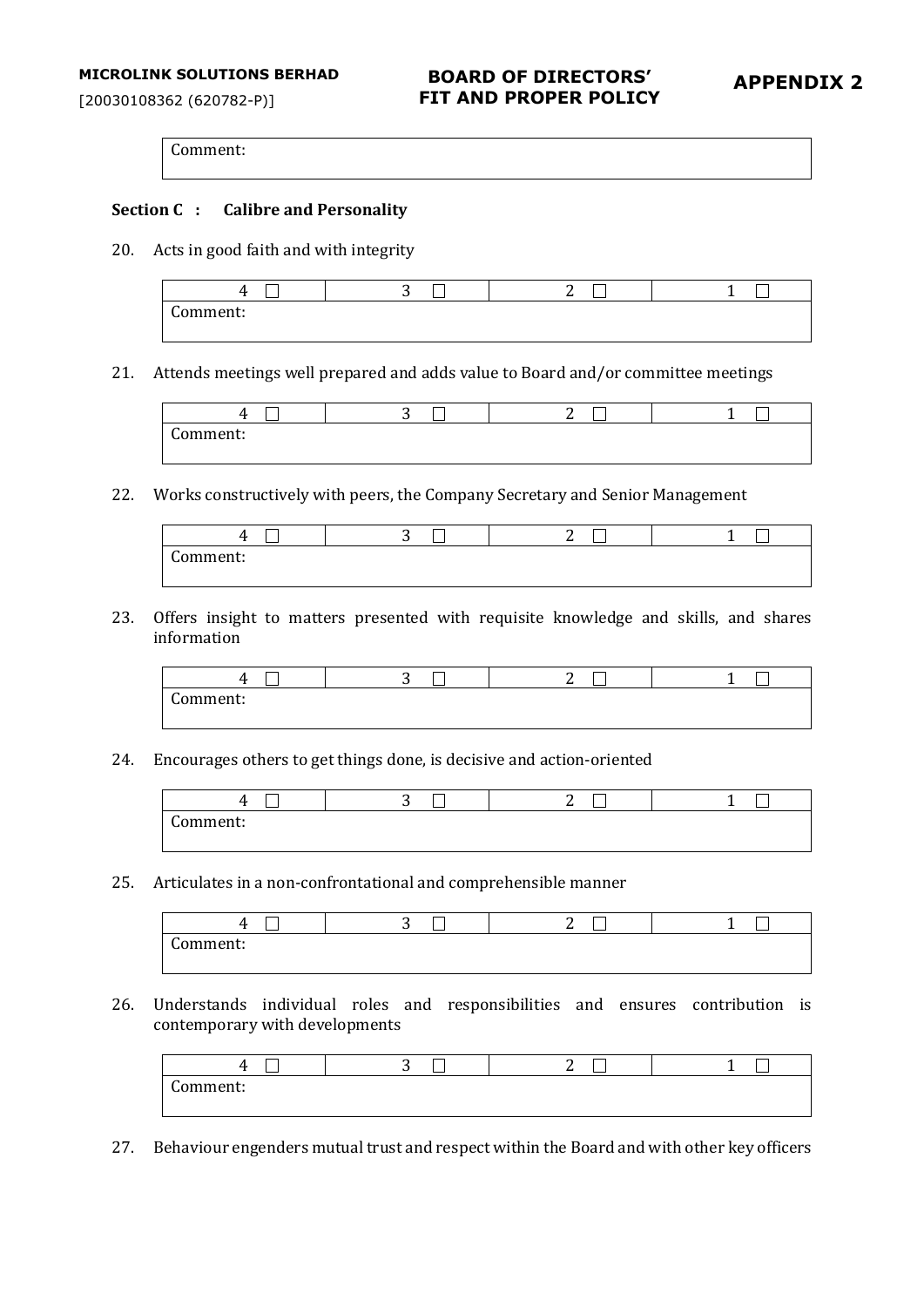[20030108362 (620782-P)]

# **BOARD OF DIRECTORS' FIT AND PROPER POLICY**

# **APPENDIX 2**

|                        | ∽<br>∼ | ◠<br>∸ |  |
|------------------------|--------|--------|--|
| $\sqrt{2}$<br>:omment: |        |        |  |
|                        |        |        |  |

28. Communicates effectively with shareholders

| $\overline{\phantom{a}}$<br>. . | ۰<br>∽ | $\sim$<br>⌒<br>$\overline{\phantom{a}}$<br>- |  |
|---------------------------------|--------|----------------------------------------------|--|
| $\sqrt{2}$<br>Comment:          |        |                                              |  |
|                                 |        |                                              |  |

29. Constructively challenges and contributes to the development of strategy

|          | -<br>- |  |
|----------|--------|--|
| .omment: |        |  |
|          |        |  |

30. Scrutinises the performance of management in meeting agreed goals and objectives, and monitors reporting of performance

| "                           | ◠<br>ີ | ⌒<br>-<br>_ |  |
|-----------------------------|--------|-------------|--|
| $\sqrt{2}$<br>comment:<br>∼ |        |             |  |
|                             |        |             |  |

31. Satisfies himself/herself that financial information is accurate and financial controls and systems of risk management are robust and defensible

| __                     | ---<br>ັ | $\overline{\phantom{a}}$<br>⌒ | __ |
|------------------------|----------|-------------------------------|----|
| $\sqrt{2}$<br>Comment: |          |                               |    |
|                        |          |                               |    |

Checked and compiled by:

Name: Designation: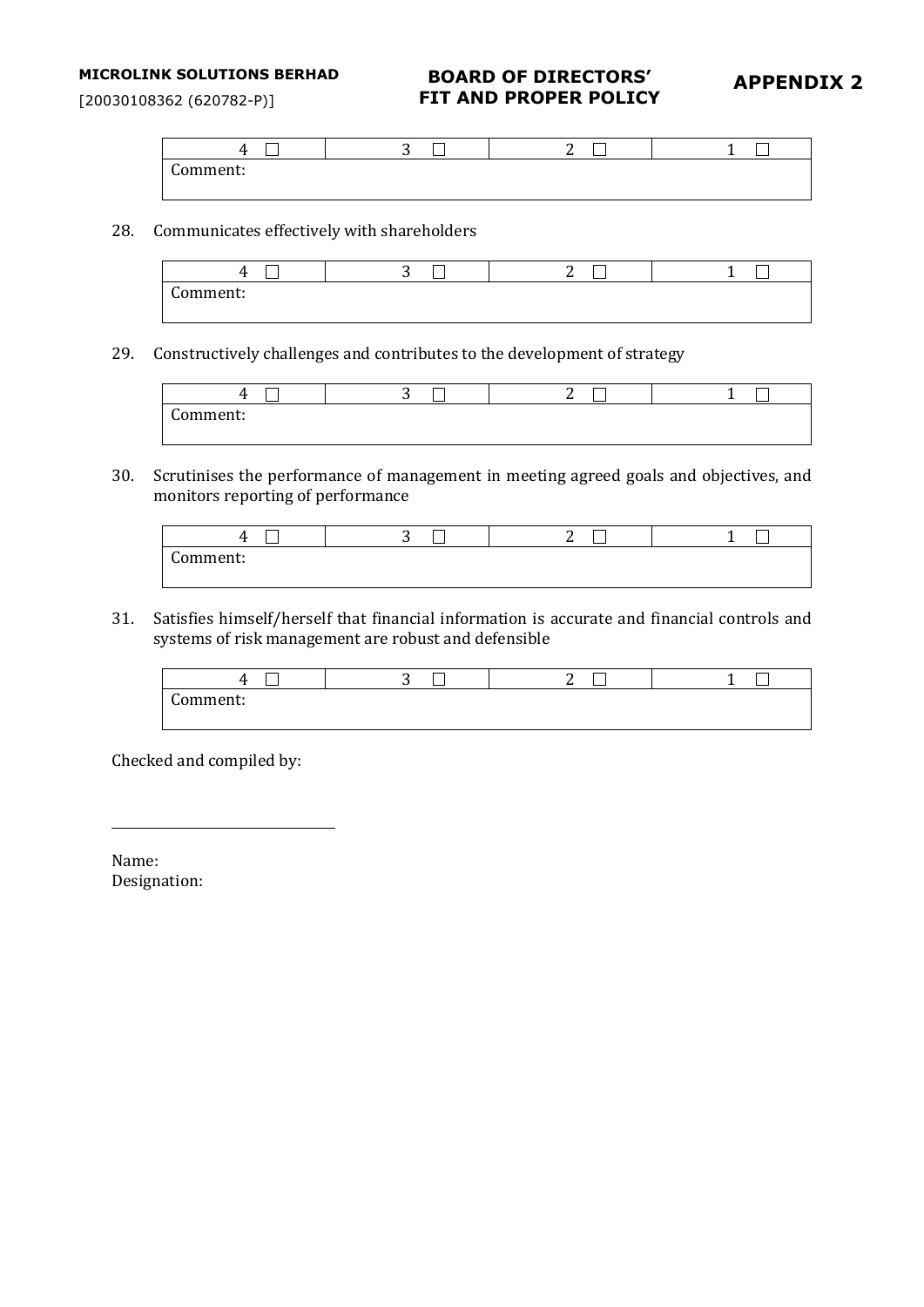# **INDEPENDENT DIRECTORS' SELF-ASSESSMENT CHECKLIST**

The following section is to be completed by **Independent Directors only**. This checklist requires responses of "Yes" and "No". Comments to address certain unique issues / situations may be added below the responses.

This responses relevant to this checklist are illustrated as follows :

| $\sim$ $\sim$ $\sim$ | ľV<br>11 V |
|----------------------|------------|
|                      |            |

Respond by ticking the suitable option for each statement.

Name of Independent Director :

1. The Director is not an Executive Director of Microlink Solutions Berhad or any related corporation of Microlink Solutions Berhad (hereinafter, each corporation shall be referred to as "the said corporation").

| Yes                         | $\sim$ | No |
|-----------------------------|--------|----|
| $\sqrt{2}$<br>:omment:<br>u |        |    |

2. The Director is not, and has not been within the last 3 years, an officer<sup>1</sup> (except as an independent director) of the said corporation.

| Yes                | No |  |
|--------------------|----|--|
| $\sim$<br>:omment: |    |  |
|                    |    |  |

3. The Director is not a major shareholder2 of the said corporation.

| <b>T T</b><br>Yes                                               | $\sim$ $\sim$<br>. . |
|-----------------------------------------------------------------|----------------------|
| $\sqrt{ }$<br>`omment.<br>,,,,,,,,,,,,<br>$\tilde{\phantom{a}}$ |                      |

4. The Director is not a family member<sup>3</sup> of any Executive Director, officer or major shareholder of the said corporation.

| Yes                | $\mathbf{v}$<br>N0 |
|--------------------|--------------------|
| $\sim$<br>Comment: |                    |

5. The Director is not acting as a nominee or representative of any Executive Director or major shareholder of the said corporation.

| Yes                    | __<br>No |
|------------------------|----------|
| $\sqrt{2}$<br>Comment: |          |
|                        |          |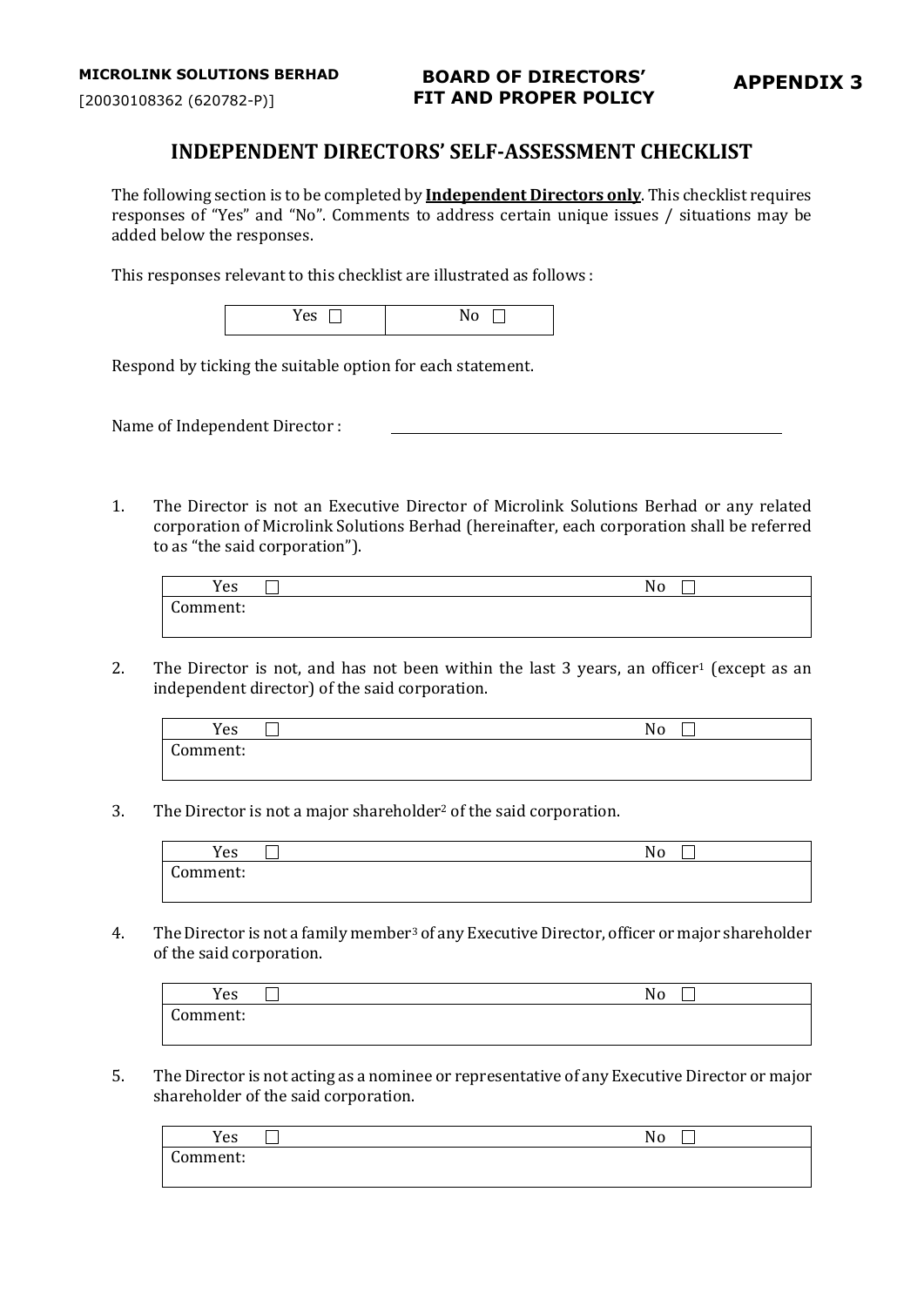# **BOARD OF DIRECTORS' FIT AND PROPER POLICY**

6. The Director has not been engaged as an adviser by the said corporation under such circumstances as prescribed by Bursa Malaysia Securities Berhad ("Bursa Securities") or is not presently a partner, director (except as an Independent Director) or a major shareholder, as the case may be, of a firm or corporation which provides professional advisory services to the said corporation under such circumstances as prescribed by Bursa Securities.

| Yes           | No |
|---------------|----|
| Comment:<br>u |    |

7. The Director has not engaged in any transaction with the said corporation under such circumstances as prescribed by Bursa Securities, or is not presently a partner, director or a major shareholder, as the case may be, of a firm or corporation (other than subsidiaries of Microlink Solutions Berhad) which has been engaged in any transaction with the said corporation under such circumstances as prescribed by Bursa Securities.

| Yes      | No |
|----------|----|
| Comment: |    |
|          |    |

8. The Director has no immediate family member who is an executive officer (i.e. any executive director, officer or major shareholder) of the said corporation. "Immediate family member" is defined as a spouse, parents, children, siblings, mothers and fathers-in-law, sons and daughters-in-law, brothers and sisters-in-law, de-facto partner and anyone else (except for employees) who shares the Director's home. Individuals who are no longer immediate family members as a result of legal separation, divorce or death, are not taken into consideration with respect to the determination of a Director's independence.

| -<br><b>T</b><br>Yes   | No |
|------------------------|----|
| $\sqrt{ }$<br>`omment: |    |
|                        |    |

9. The Director has no immediate family member meeting any of the criteria set forth in (3) – (8) above; except with respect to item (6) in which case an immediate family member may be an employee (not a partner) of the independent auditor so long as such family member does not personally work on the said corporation's audit.

| Yes                | N |
|--------------------|---|
| $\sim$<br>.omment: |   |
|                    |   |

10. The Director has no other material relationship (as determined by the said corporation) with the said corporation, either directly or as a partner, shareholder, director or officer of an organization that has a material relationship with the said corporation.

| Yes                     | $\overline{\phantom{a}}$<br>$\mathbf{v}$<br>N<br>Νo |  |
|-------------------------|-----------------------------------------------------|--|
| $\sim$<br>.omment:<br>u |                                                     |  |
|                         |                                                     |  |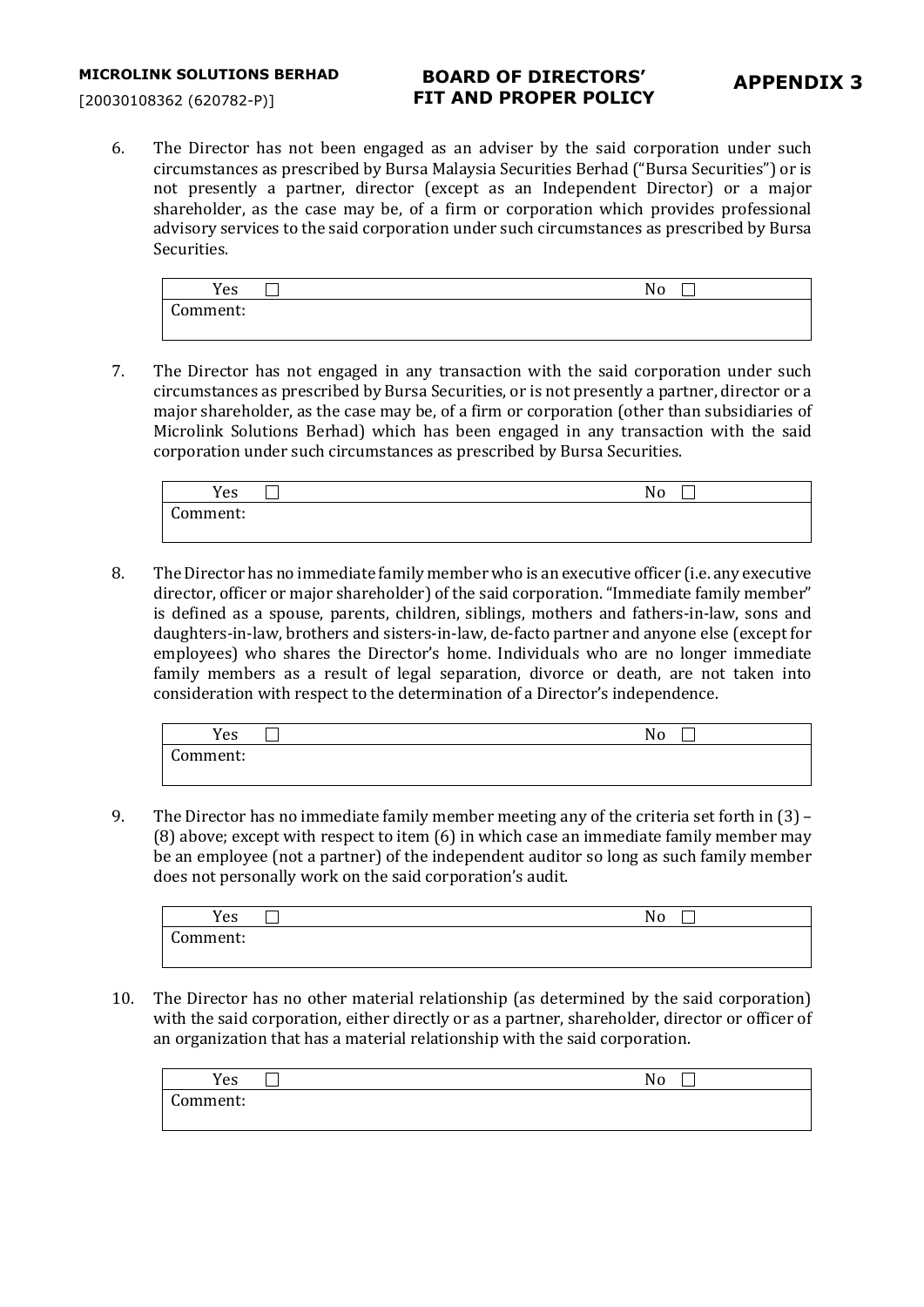[20030108362 (620782-P)]

11. The Director's tenure as independent director has not exceeded 9 years.

| Yes                | No |
|--------------------|----|
| $\sim$<br>Comment: |    |
|                    |    |

12. The Director is not a person who is accustomed or under an obligation, whether formal or informal, to act in accordance with the directions, instructions or wishes of a director, officer or major shareholder of the Company or any of its related corporations.

| Yes                      | No |
|--------------------------|----|
| $\sim$<br>`omment:<br>uu |    |
|                          |    |

13. The Director is not a director of a body corporate which is accustomed or under an obligation, whether formal or informal, to act in accordance with the directions, instructions or wishes of the director, officer or major shareholder of the Company or any of its related corporations.

| Yes      | $\blacksquare$<br>No |
|----------|----------------------|
| Comment: |                      |
|          |                      |

14. The Director is not a person in accordance with whose directions, instructions or wishes a director, officer, or major shareholder of the Company or any of its related corporations is accustomed or is under an obligation, whether formal or informal, to act.

| Yes                | No |
|--------------------|----|
| $\sim$<br>Comment: |    |

15. The Director is not a director of a body corporate in accordance with which directions, instructions or wishes a director, officer, or major shareholder of the Company or any of its related corporations is accustomed or is under an obligation, whether formal or informal, to act.

| Yes                    | __ | No |
|------------------------|----|----|
| $\sqrt{2}$<br>:omment: |    |    |
|                        |    |    |

16. The Director has not received performance-based remuneration or share-based incentives from the Company, its subsidiaries, holding company or any related corporations.

| Yes                | No |
|--------------------|----|
| $\sim$<br>Comment: |    |
|                    |    |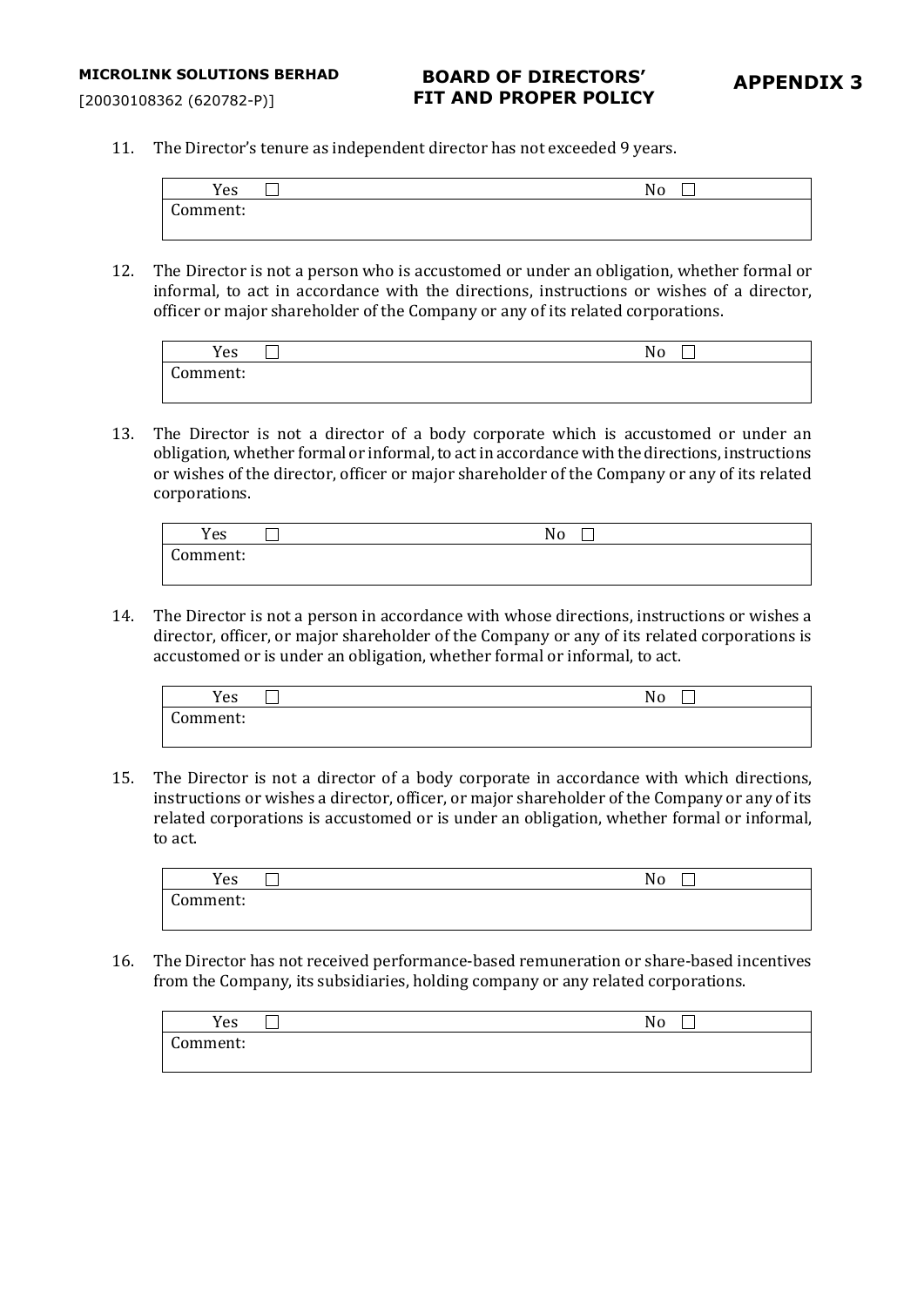## **BOARD OF DIRECTORS' FIT AND PROPER POLICY**

[20030108362 (620782-P)]

17. The Director is not a director, officer, major shareholder, beneficial, or a family member to such persons, of a not-for-profit entity (including charitable organization) that receives significant contributions from the Company or any of its related corporations.

| Yes                    | $\sim$<br>- | No |
|------------------------|-------------|----|
| $\sqrt{2}$<br>Comment: |             |    |

18. The Director does not hold a cross-directorship or have any significant links with other directors through involvement in other companies or body corporate which crossdirectorships or links would materially hamper the Director's independent judgement or ability to act in the best interests of the Company.

| Yes                    | $\mathbf{v}$<br>No |  |
|------------------------|--------------------|--|
| $\sqrt{2}$<br>:omment: |                    |  |

19. The Director is not a person who performs a policy-making function but to endorse policy established by the Management.

| Yes                          | No |
|------------------------------|----|
| $\sqrt{2}$<br>.omment:<br>uu |    |

20. The Director is not a person who has the ability to exert considerable influence on the Company's financial standings.

| Yes                            | No |  |
|--------------------------------|----|--|
| $\sqrt{2}$<br>.omment:<br>ا اب |    |  |

21. The Director is not an administrator or liquidator of the Company.

| Yes                    | No |  |
|------------------------|----|--|
| $\sqrt{2}$<br>.omment: |    |  |

22. The Director is not a trustee or other person administering an arrangement made between the Company and an external party.

| $\mathbf{v}$<br>Yes         | __ | No |  |
|-----------------------------|----|----|--|
| $\sqrt{2}$<br>:omment:<br>ັ |    |    |  |

Checked and compiled by:

Name: Designation: